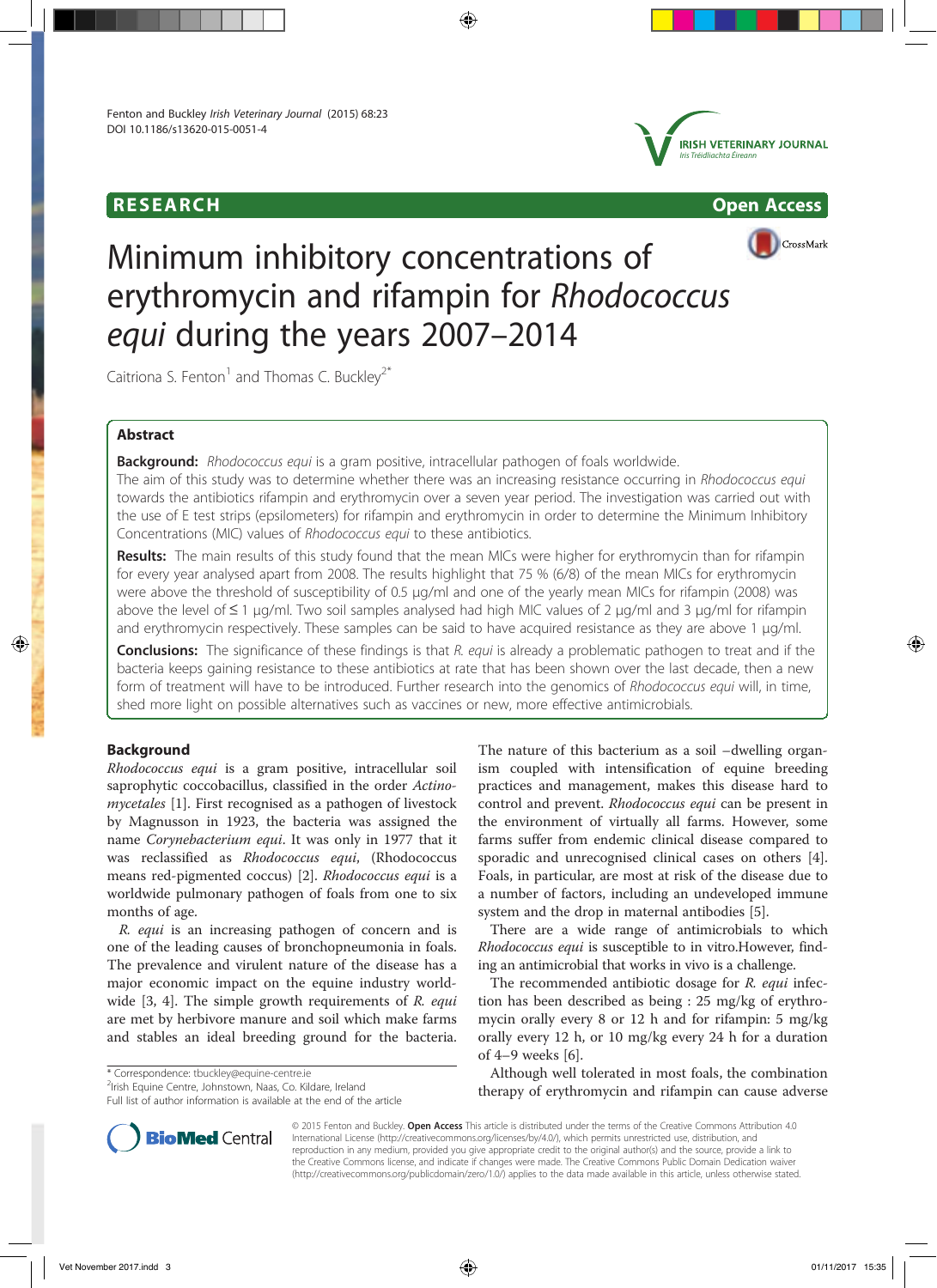reactions. The most common side effect is diarrhoea which is usually self-limiting. However, if the diarrhoea persists, it can lead to dehydration [7]. One of the most serious adverse reactions of these antimicrobials is severe hyperthermia and tachypnea, which can often result in death of the affected foal. These particular side effects are a significant cause of concern, especially for veterinarians in warmer climates[6].

The recent sequencing of the R. equi genome has revealed many genes that are resistant to antimicrobials, the concern would be that these genes, through the use of prophylactic or improper use of antimicrobials, could manifest over the coming years [6]. The nature of R. equi as a soil saprophyte means that it possesses many chromosomal resistance determinants that have evolved with the core genome. These determinants play a role in counteracting the action of naturally occurring antimicrobials. [8]. Resistance to rifampin has been shown to occur through a mutation in the ß subunit of rpoB gene [9]. The resistance mechanisms of macrolide resistance have not yet been determined on a molecular level. However, R. equi isolates that are resistant to either erythromycin, azithromycin or clarithromycin, are usually resistant to all three [8].

This study sought to determine whether there is a trend of resistance occurring for Rhodococcus equi to erythromycin and rifampin. This was carried out over a sample range dating from 2007 to 2014 to see if there was an increase in resistance.

#### **Methods**

A total of 74 isolates, positively identified as Rhodococcus equi that were isolated from clinical samples submitted to the Irish Equine Centre between the years 2007–2014, were stored at −80 °C. The isolates were re-cultured using a pure colony for the inoculation of a fresh agar plate the MIC values were analysed. The MIC values of these isolates were analysed for both erythromycin and rifampin using gradient MIC strips (Liofilchem® MIC Test Strips). The test strips had an easily readable gradient of which the range was 0.016-256 μg/ml for both antibiotics. The strips created a clear zone of inhibition that was visible to the eye and the MIC was determined by establishing where the zone of inhibition began.

#### Results

The results of the isolates analysed were grouped according to the year in which they were isolated. The MIC value was determined for each of the 74 isolates for both antibiotics. The range on each antibiotic strip was 0.016-256 μg/ml. The mean MIC values for each year can be observed in Table 1.

The table shows that the mean MIC values vary significantly from year to year. However, they are still quite

Table 1 Mean and ranges of the MIC concentration of R. equi to rifampin and erythromycin for each year (μg/ml)

| Year of sample<br>(number of samples) | Rifampin (range)            | Erythromycin (range)      |  |  |  |
|---------------------------------------|-----------------------------|---------------------------|--|--|--|
| 2014 (4)                              | $0.300$ $(0.19 - 0.38)$     | $0.657$ ( $0.38 - 1.00$ ) |  |  |  |
| 2013 (10)                             | $0.345$ ( $0.19 - 0.75$ )   | $0.800$ ( $0.75 - 1.50$ ) |  |  |  |
| 2012 (10)                             | $0.308$ ( $0.125 - 0.500$ ) | $0.439$ ( $0.25 - 0.75$ ) |  |  |  |
| 2011 (10)                             | $0.408$ ( $0.19 - 0.75$ )   | $0.514(0.38-0.75)$        |  |  |  |
| 2010 (10)                             | $0.325(0.125 - 0.50)$       | $0.775$ ( $0.50 - 1.00$ ) |  |  |  |
| 2009 (10)                             | $0.689$ ( $0.25 - 2.00$ )   | $1.125(0.50-3.00)$        |  |  |  |
| 2008 (10)                             | $1.025$ (0.50-1.50)         | $0.115(0.047-0.19)$       |  |  |  |
| 2007 (10)                             | $0.489$ ( $0.125 - 1.50$ )  | $1.225$ (0.50-2.00)       |  |  |  |
|                                       |                             |                           |  |  |  |

high. *Rhodococcus equi* is thought to be susceptible to rifampin at  $\leq 1$  μg/ml, and to erythromycin at  $\leq 0.5$  μg/ml. Therefore, according to these results, 75 % (6/8) of the mean MICs for erythromycin were above the threshold of susceptibility and one of the yearly mean MICs for rifampin (2008) was above the level of  $\leq 1$  µg/ml. The mean MIC concentrations for erythromycin were higher in nearly every year (exception 2008) compared to that of rifampin. Two isolates of Rhodococcus equi from the year 2009 were isolated from soil samples. The isolates had the highest MIC levels of all the 74 isolates, the MICs for the soils samples were 2 μg/ml for rifampin and 3 μg/ml for erythromycin. The samples were isolates from the Kildare region.

#### Statistical Analysis (Table 2)

Figure 1 above graphically highlights the MIC values for each antibiotic throughout the sample period. There are outliers in 2009, these are soil samples. It can be hypothesised that these samples taken from the soil may have virulence plasmids which could be a reason for their resistance and therefore their high MIC values.

Figure 2 above illustrates that the majority of the samples (47 %) originated from Co. Kildare and 20 % originating from Co. Cork. this is to be expected as most of the thoroughbred horses in Ireland are located in Kildare as well as the most amount of Equine veterinary hospitals, however further research would be warranted into a geographical link to resistant strains of the bacteria.

#### **Discussion**

The aim of this project was to determine whether there was a trend of resistance occurring for *Rhodococcus equi* to the antimicrobials erythromycin and rifampin.

This analysis was carried out using isolates dating from 2007 to 2014 in order to establish if there was an increase in the Minimum Inhibitory Concentrations (MIC) over this timespan. This study was a follow on study from Buckley et al.,[10] who assessed the MIC values for *R. equi* isolates from pre- 2000 to 2006.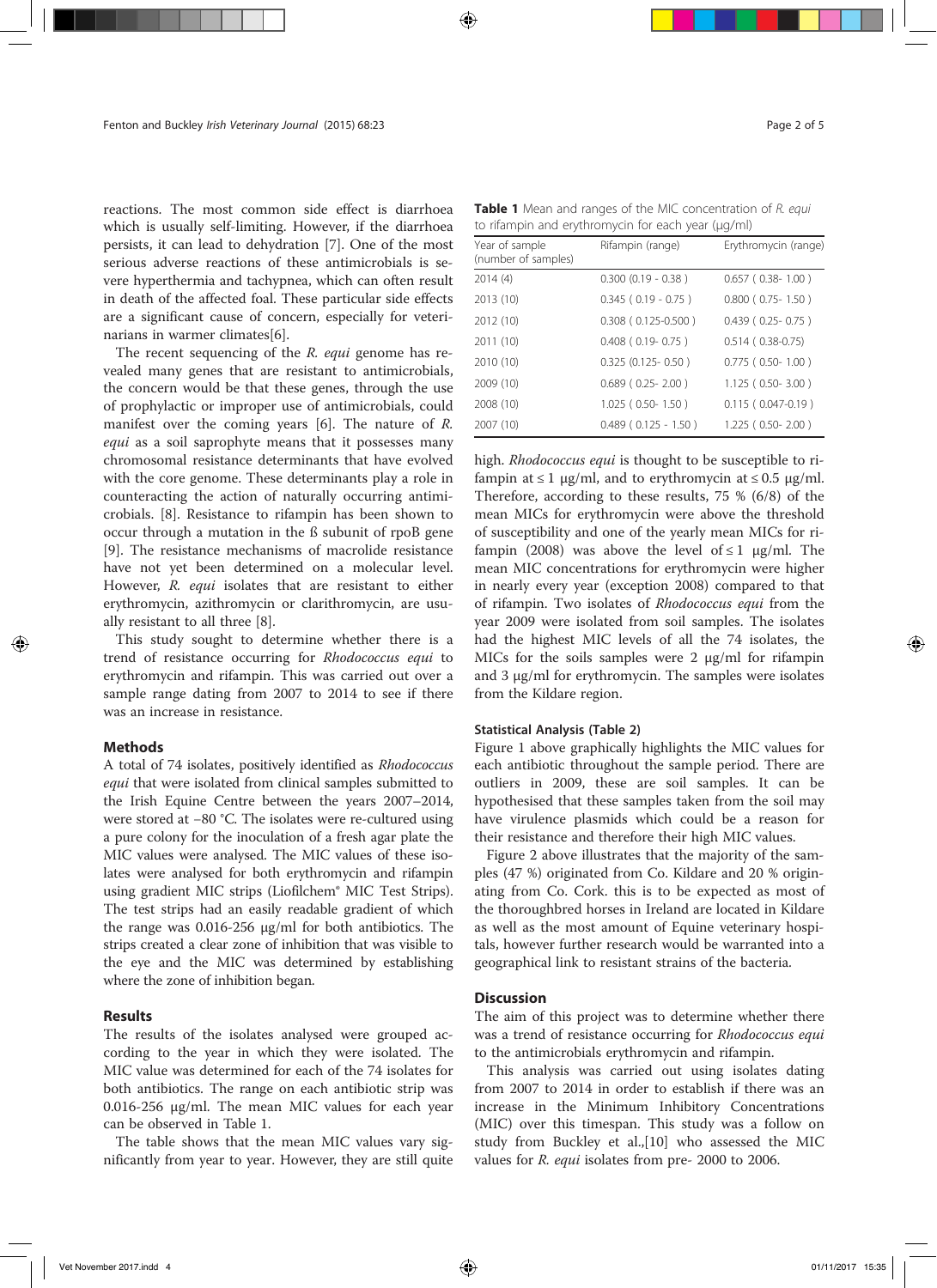Table 2 Descriptive Statistics describing the Rifampin and Erythromycin MIC values measured yearly from 2007 to 2014 Rifampin MIC Values

|                         | 2007 | 2008 | 2009 | 2010 | 2011 | 2012 | 2013 | 2014 |
|-------------------------|------|------|------|------|------|------|------|------|
| Mean                    | 0.49 | 1.03 | 0.69 | 0.33 | 0.41 | 0.31 | 0.35 | 0.30 |
| Median                  | 0.38 | 0.88 | 0.38 | 0.38 | 0.38 | 0.25 | 0.25 | 0.32 |
| Variance                | 0.16 | 0.19 | 0.49 | 0.01 | 0.03 | 0.02 | 0.03 | 0.01 |
| Std. Deviation          | 0.40 | 0.43 | 0.70 | 0.12 | 0.16 | 0.13 | 0.17 | 0.10 |
| Minimum                 | 0.13 | 0.50 | 0.25 | 0.13 | 0.19 | 0.13 | 0.19 | 0.19 |
| Maximum                 | 1.50 | 1.50 | 2.00 | 0.50 | 0.75 | 0.50 | 0.75 | 0.38 |
| Range                   | 1.37 | 1.00 | 1.75 | 0.37 | 0.56 | 0.37 | 0.56 | 0.19 |
| Intergaurtile Range     | 0.33 | 0.81 | 0.63 | 0.19 | 0.25 | 0.18 | 0.16 | 0.18 |
| Erythromycin MIC Values |      |      |      |      |      |      |      |      |
| Mean                    | 1.23 | 0.12 | 1.13 | 0.78 | 0.55 | 0.44 | 0.80 | 0.66 |
| Median                  | 1.25 | 0.11 | 0.75 | 0.75 | 0.50 | 0.38 | 0.75 | 0.63 |
| Variance                | 0.20 | 0.00 | 1.00 | 0.03 | 0.03 | 0.04 | 0.08 | 0.08 |
| Std. Deviation          | 0.45 | 0.06 | 1.00 | 0.18 | 0.18 | 0.19 | 0.28 | 0.28 |
| Minimum                 | 0.50 | 0.05 | 0.50 | 0.50 | 0.38 | 0.25 | 0.50 | 0.38 |
| Maximum                 | 2.00 | 0.19 | 3.00 | 1.00 | 0.75 | 0.75 | 1.50 | 1.00 |
| Range                   | 1.50 | 0.14 | 2.50 | 0.50 | 0.37 | 0.50 | 1.00 | 0.62 |
| Interguartile Range     | 0.56 | 0.13 | 1.00 | 0.31 | 0.37 | 0.31 | 0.13 | 0.53 |

The 74 samples used in this study were analysed for their MIC values to erythromycin and rifampin using gradient strips for each antibiotic.

The MIC levels varied from year to year in this study. However, for erythromycin 75 % (6/8) of the mean MICs for all the years were above 0.5 μg/ml which indicates a trend of clinical resistance. According to Giguere et al., [7] the level of susceptibility for R. equi to erythromycin  $is \leq 0.5$   $\mu$ g/ml. In the previous study conducted by Buckley et al., [10], only the mean MIC for the year 2006 was above this level at 0.583 μg/ml, indicating that the mean MIC levels may in fact be increasing with time. For rifampin in 2008, the mean MIC was above the susceptible level of 1 μg/ml. In the previous study, no levels for rifampin were above this level. Rifampin is always used in combination with another drug due to the fact that resistance to rifampin can occur quite quickly. Two isolates in this present study originated from soil samples and these samples had the highest MIC values of 2 μg/ml and 3 μg/ml for rifampin and erythromycin respectively. This is a worryingly high MIC value and may indicate that virulent R. equi is ubiquitous in the environment of farms. This indication warrants further research.

Buckley et al., [10] found that the MIC for rifampin increased from 1996 to 2006 and the MIC for erythromycin went from 0.258 μg/ml prior to the year 2000 to 0.583 μg/ml in 2006. The present study found that these MIC values have further increased in the last decade and the mean MIC values for 2014 were 0.657 μg/ml for erythromycin and 0.300 μg/ml for rifampin. This is a significant increase in MIC levels especially for a bacteria that is difficult to treat due to its intracellular nature and virulence plasmids.

The regions, where the isolates originated from, were also evaluated and the majority came from Kildare. This could be due to the fact that the majority of big stud farms are located in Co. Kildare. However, it could also point to a geographic link to R. equi virulence.

Data describing antimicrobial susceptibility for equine Rhodococcus equi isolates is scarce [11]. However, the incidence of resistant R. equi isolates is on the rise in recent years. A study by Boyen et al., [11] looked at antimicrobial resistance to R. equi. The study examined MIC values for R. equi to azithromycin, erythromycin , clarithromycin and rifampin. The results were similar to this present study in that of the 15 isolates tested for erythromycin, 10 were above 0.5  $\mu$ g/ml, 5 were  $\leq 1$   $\mu$ g/ml and for rifampin, one sample had an MIC of  $\leq 1$  µg/ml and 8 samples were  $\leq 8$  µg/ml. This suggests that resistance of R. equi to rifampin is increasing.

Takai et al., [9] described rifampin resistance back in 1997 and linked the resistance to the incorrect use of antibiotic therapy. Macrolide resistance seems to be more widespread than rifampin resistance. In this study, the mean MIC values were higher in every year

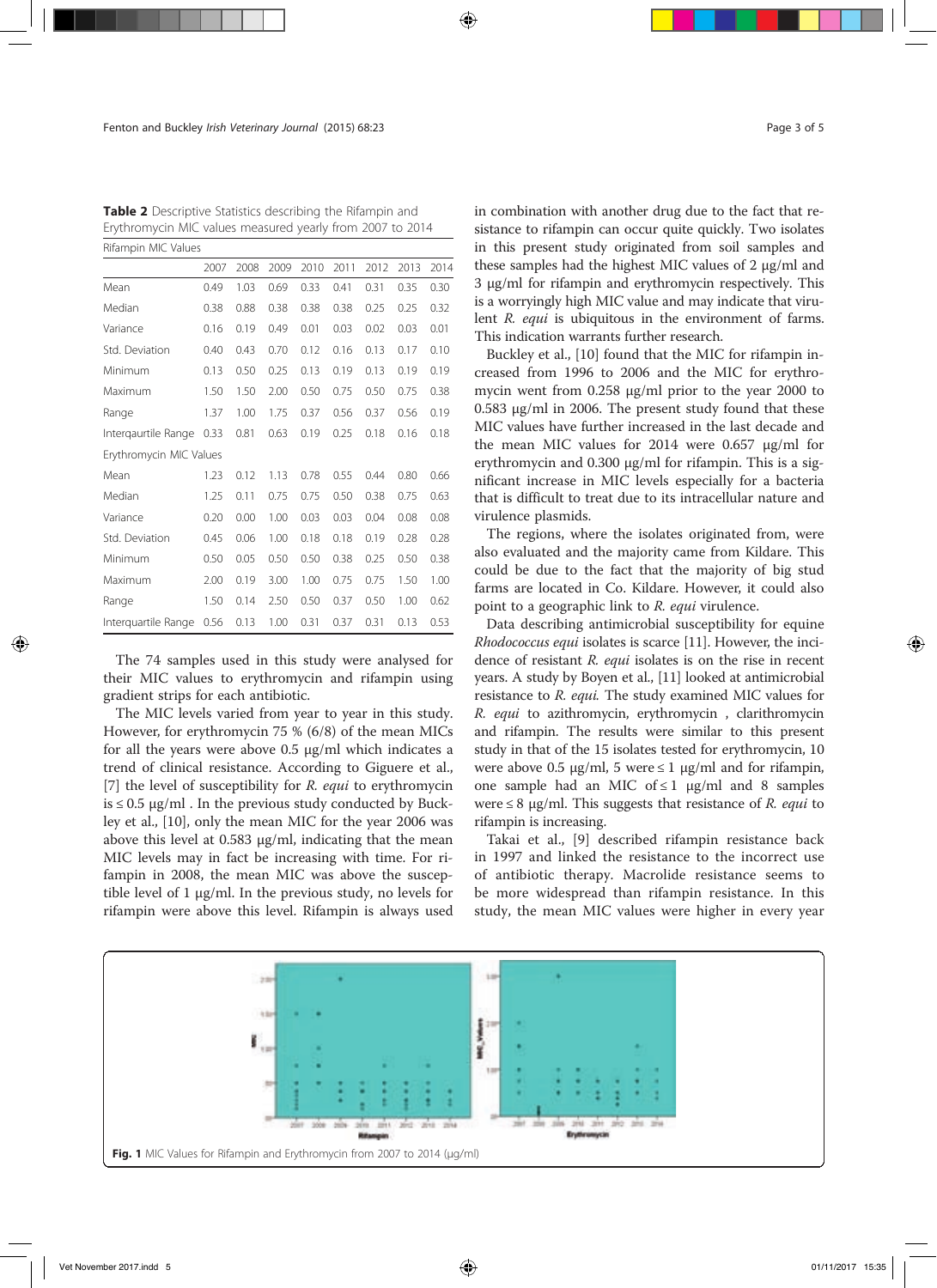

(exception 2008) for erythromycin compared to rifampin. A study conducted by Burton [12], looked at clinical isolates from a Kentucky breeding farm to investigate macrolide and rifampin resistance after a screening program was initiated to detect subclinical R. equi pneumonia. The findings showed that seven years after the initiation of the program, which included prophylactic treatment of foals, the resistance to macrolides (including erythromycin) and rifampin, rose significantly. They found that 24 % of pretreatment isolates showed resistance compared to a staggering 62 % of post-treatment isolates. This highlights the emergence of resistance over recent years and the need for correct diagnosis and treatment only when necessary.

This study highlights the acquired resistance of R. equi to the combination antibiotics of erythromycin and rifampin. Whilst the MIC values varied from year to year, this could be due to the relatively small sample size of 10 samples/year. Only four samples were analysed in 2014 due to the timing of the experiment. These were limitations of the study and further research should include a larger sample size.

The issue of antimicrobial resistance is a major concern for both human and animal public health. Due to the emergence of erythromycin and rifampin resistant R. equi isolates, alternative treatments must be researched further, as well as better management strategies for the issue of Rhodococcus equi infection. Better diagnostic methods should be researched further and avoidance of prophylactic treatments. Newer generation macrolides have been suggested as alternatives in combination with rifampin for the treatment of Rhodococcus equi. Of these, clarithromycin has been suggested as the best alternative for erythromycin. This was based on a study where the drug achieved satisfactory concentrations in the bronchoalveolar cells of foals and pulmonary epithelial lining fluid. This is a beneficial quality for a  $R$ . equi targeting antibiotic due to the intracellular activity of the bacterium [13]. Further research into the bioavailabity of antibiotics for the treatment of Rhodococcus equi is warranted.

#### Conclusions

The overall conclusion from this study finds that the MIC values of erythromycin and rifampin to Rhodococcus equi have increased from levels before the year 2000 to 2014. This study highlighted that MIC levels for erythromycin are continuously higher than that of rifampin. However, the levels of rifampin, whilst not increasing from 2007 to 2014, are much higher than 2000– 2006. The emergence of resistance to Rhodococcus equi further highlights the need for development of a suitable vaccine and for alternative ways to treat the disease. Environmental samples have been shown to have high MIC values to rifampin and erythromycin. This is worrying due to the nature of exposure to virulent R. equi from foals in their environment. Further research is needed to investigate the frequency and rate of acquired resistance of virulent R. equi isolates to erythromycin and rifampin.

#### Abbreviations

R. equi: Rhodococcus equi; MIC: Minimum inhibitory concentration; Vap A: Virulence associated protein.